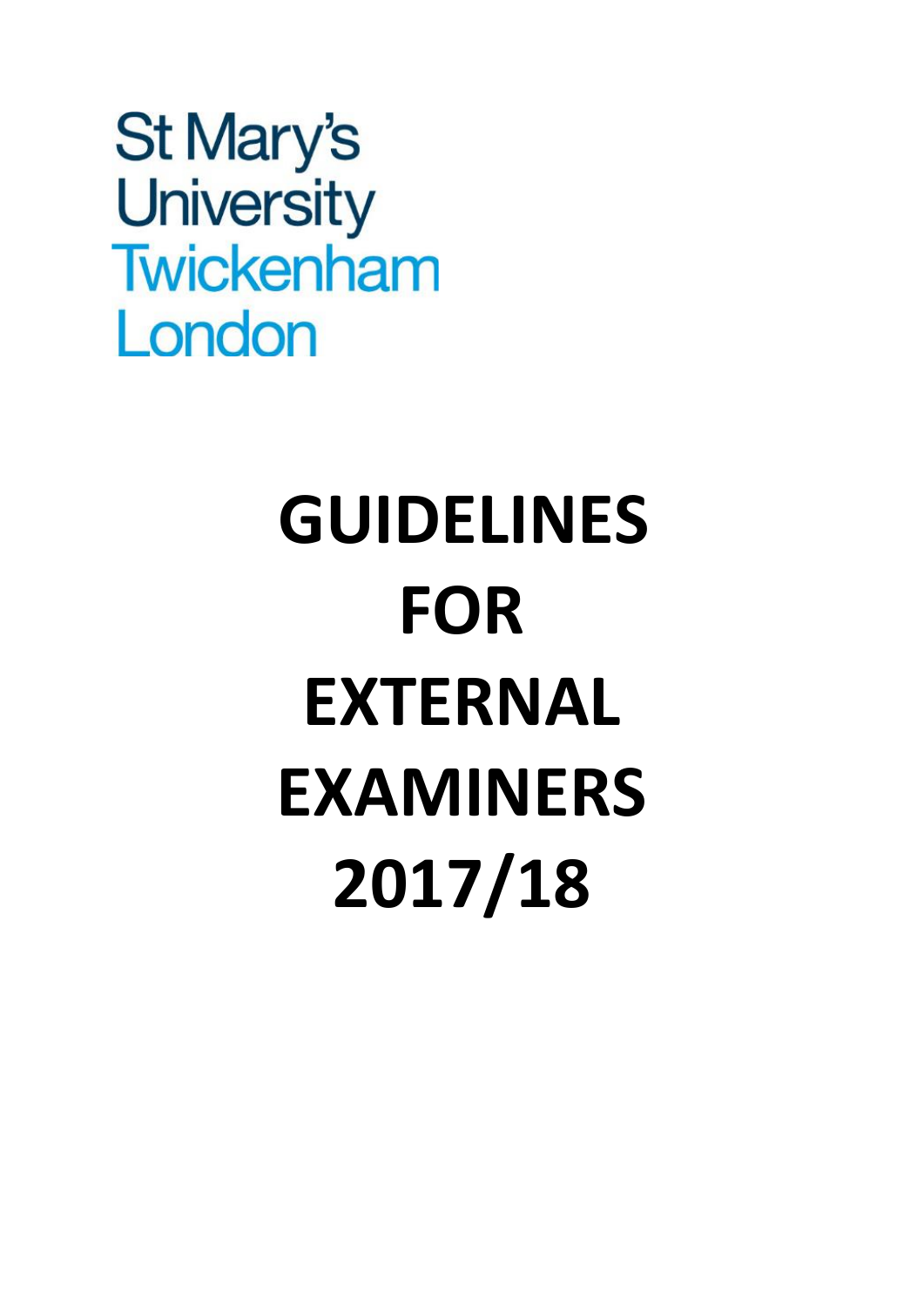## Guidelines for Examiners

### Includes guidance on:

|                                                  | <b>Sections</b> |
|--------------------------------------------------|-----------------|
| Assessment                                       |                 |
| Assessment in general                            | 1 to 4          |
| Marking and moderation                           | 5               |
| <b>Extenuating circumstances</b>                 | 6               |
| Academic misconduct                              | $\overline{7}$  |
| <b>External Examining</b>                        |                 |
| <b>Role of the External Examiner</b>             | 8               |
| Approval of assessment                           | 9               |
| Sample of work for External Examining            | 10              |
| <b>Attendance at Examination Boards</b>          | 11              |
| Advice to the Programme Team                     | 12              |
| <b>Programme Examination Boards</b>              | 13 and 14       |
| <b>University Examination Boards</b>             |                 |
| Role and composition of Boards                   | 15              |
| Undergraduate                                    | 16              |
| <b>Foundation Degree</b>                         | 17              |
| Postgraduate                                     | 18              |
| <b>PGCE</b>                                      | 19              |
| Informing students of results                    | 20              |
| <b>External Examiners general administration</b> | $21 - 29$       |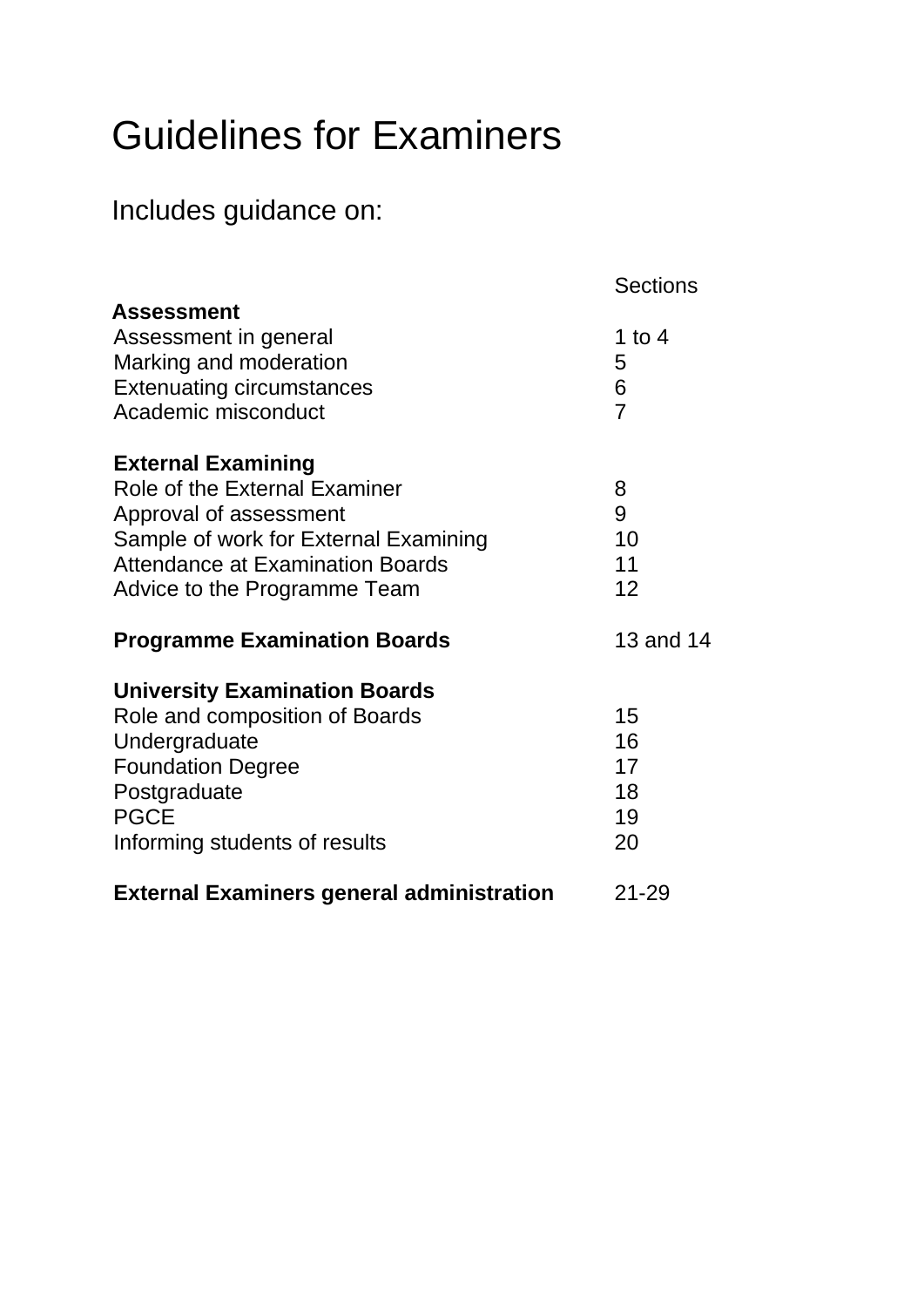#### **Guidelines for Examiners**

#### **Introduction**

These guidelines are provided to assist External Examiners and all University staff involved in marking, moderation and Programme Examination Boards. They outline the marking process, the role of the External Examiners and also the conduct of the Programme Examination Board, with an explanation of the general regulations.

The purposes of the external examining system are to ensure that:

All qualifications awarded are comparable in standard in different universities and institutions of higher education in the United Kingdom;

The system of assessment is fair and operated appropriately in the determination of marks awarded to students.

#### **ASSESSMENT**

#### **1 Assessment Policy**

Full details of the assessment policy and regulations are to be found on the External Examiners webpage at https://www.stmarys.ac.uk/about/externalexaminers/appointment-and-guidance.aspx

#### **2 Modes of assessment**

Assessments for each module are taken during the semester in which the module is completed. Programmes are required to align assessment with the stated learning outcomes and to regard assessment as an integral part of student learning.

#### **3 Coursework hand-in dates**

All pieces of coursework are required by set dates before the relevant examination period. Students receive advance notice of these dates. Work submitted after these dates will be given a zero grade unless the student has received approval for a late submission through a mechanism approved by the relevant School and supported by appropriate evidence.

#### **4 Organisation of examinations**

4.1 The administration of examinations is the responsibility of the Academic Registrar and they are organised by the Assessments Office. The examination schedule is published four weeks before the examinations and each student receives an individual examination timetable. Special arrangements can be made for candidates with a disability or condition that warrant such arrangements. Formal examinations are subject to invigilation at all times. Invigilators ensure that the published instructions to candidates are observed. Any deficiencies in the general arrangements or in the observance of the instructions is brought to the attention of the Chief Invigilator.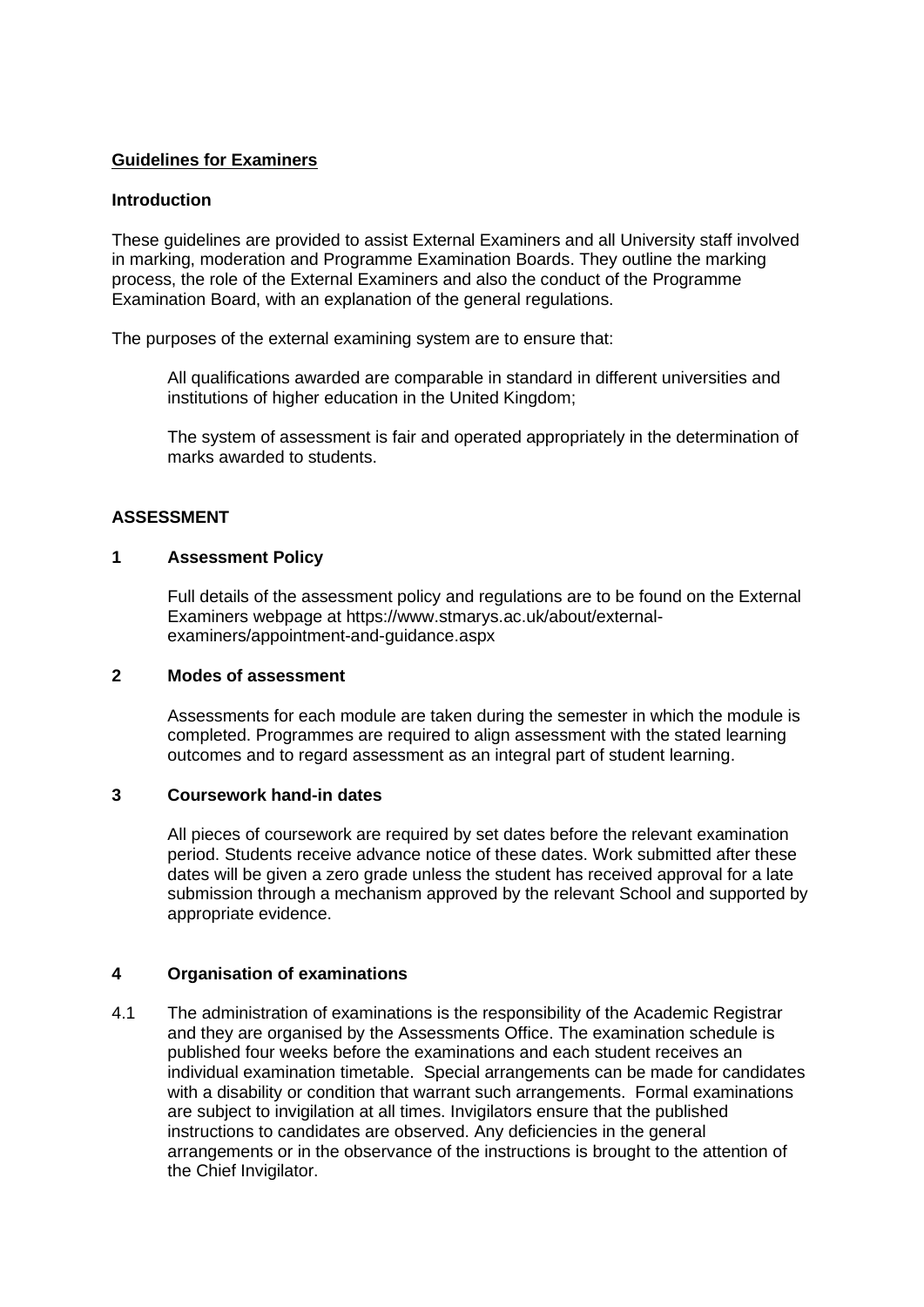4.2 Written examination papers are, for the most part, unseen although some programmes do employ disclosed paper examinations.

#### **5 Marking and moderation**

#### 5.1 **Responsibility for marking**

Only academic staff, who are members of the Programme Examination Board and/or the University's Examination Boards, will be responsible for the marks awarded to students. Where postgraduate students, part-time visiting lecturers, demonstrators and teaching assistants are employed, established and experienced members of staff shall systematically scrutinise and oversee any marking carried out by these members of staff.

#### 5.2 **Anonymous marking**

All written assessment (e.g. coursework and examinations) is marked anonymously, i.e. the identity of the student is unknown to the marker. This is to ensure that the marking process is objective and bias is removed where possible.

#### 5.3 **Double marking**

Programmes may determine that double (second) marking is to be applied universally, or according to 5.4 below. The purpose of double marking is to have an internal check on the marking process to ensure that the criteria are applied in a fair and consistent manner. This is particularly important where there are teams of markers for the same assignment.

- 5.4 With the agreement of the Programme Examination Board, double marking may be undertaken for a sample of scripts. At Level 4 the minimum sample should be all scripts which either marker considers a fail; at other levels a sample should include at least one script from each degree class. It is considered good practice, and may save time, to mark a small number of scripts and discuss them in order to agree parameters before the majority of scripts are marked.
- 5.5 Dissertations and major projects should always be double marked. Where dissertations or projects have been marked by several different members of staff, moderation should take place by means of a sample from all markers to ensure consistency and fairness.

#### **5.6 Reconciling marks**

Once both markers have completed the marking they should then meet and resolve any inconsistencies and reconcile the marks before provisional marks are given to the students. Where there is disagreement between markers, the general consistency of marking should be considered. If the first marker is too harsh or marked too generously for example, the marks for all students on the module should be re-scaled accordingly.

#### **5.7 Sampling prior to marking the whole cohort**

It is recommended that where there are teams of markers, they should meet to agree the marks for a few scripts at the beginning of the process in order to sort out any inconsistencies prior to marking the whole cohort. If this method of sampling is adopted, all fails should be checked once marking has been completed.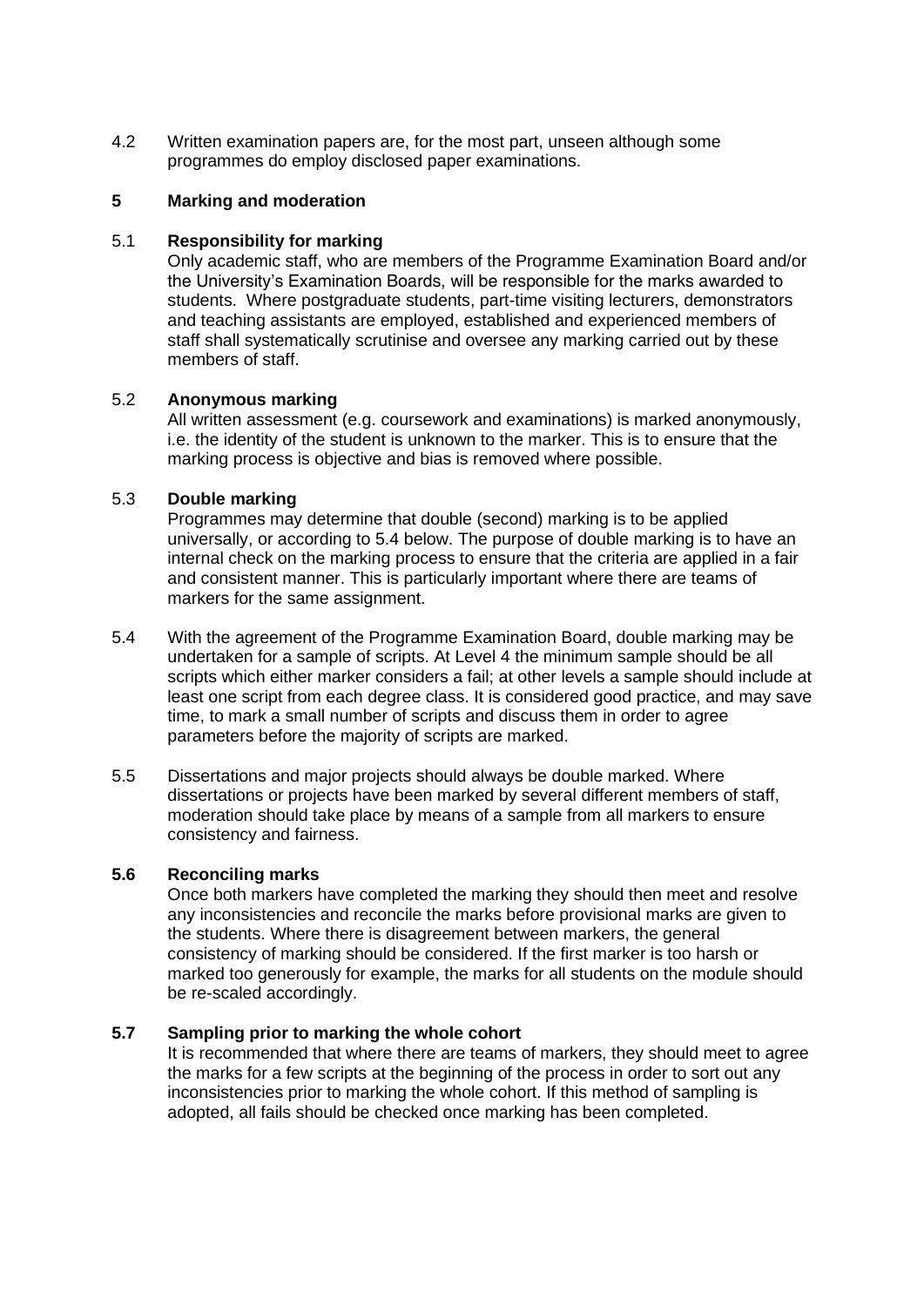#### **6 Dealing with extenuating circumstances**

- 6.1 Candidates who are unable to take all or part of an examination or submit coursework, or who believe that their performance in coursework has been affected by extenuating circumstances must complete an Extenuating Circumstances form and submit, where appropriate, a medical certificate or other supporting evidence, to the Registry normally before the end of the examination period. This information is then provided to the Extenuating Circumstances Board before the meetings of the Programme Examination Board. The Extenuating Circumstances Board decides whether the students are allowed to resit without penalty. No additional marks are given to students who have extenuating circumstances.
- 6.2 Students who are ill or have other circumstances which mean that they cannot hand in coursework on time can apply for approval for a late submission through a mechanism approved by the relevant School and supported by appropriate evidence.

#### 6.3 **Extenuating circumstances affecting students as a group**

Where students' performance as a group has been significantly affected by an error in the assessment process, a problem during an examination or some other such circumstance beyond their control they should either as a group or individually write to the Academic Registrar with documentary evidence where appropriate. Alternatively, the Programme Director may inform the Academic Registrar in writing of any known issue. The Programme Examination Board will determine the action to be taken on the advice of the Academic Registrar and the External Examiner.

#### **7 Academic misconduct**

- 7.1 A candidate against whom academic misconduct is alleged shall be sent a written statement setting out the grounds of the alleged misconduct, and shall be given the opportunity to defend himself/herself against the allegation.
- 7.2 The case against the candidate will be considered by a Panel acting on behalf of the Programme Examination Board and comprising the Chair and a member of the Academic Misconduct Panel as nominated by the Academic Board, both of whom are independent of the student's programme. Normally the Panel shall make recommendations to the appropriate University Examination Board, which shall consider what action, if any, to take.
- 7.3 If the candidate wishes to defend himself/herself against the allegation, he/she shall be given at least five days' notice in writing of the meeting of the Panel at which the allegation will be considered. He/she shall be permitted to attend to submit evidence on his/her behalf and to be accompanied by a supporter who is a fellow student or officer of the Students' Union.
- 7.4 The process and possible outcomes of the Academic Misconduct Panel can be found in the Academic Regulations (Section G, Part 30). Further details on the process can be obtained from the QS Office.

#### **EXTERNAL EXAMINERS**

#### **8 Role of the External Examiner**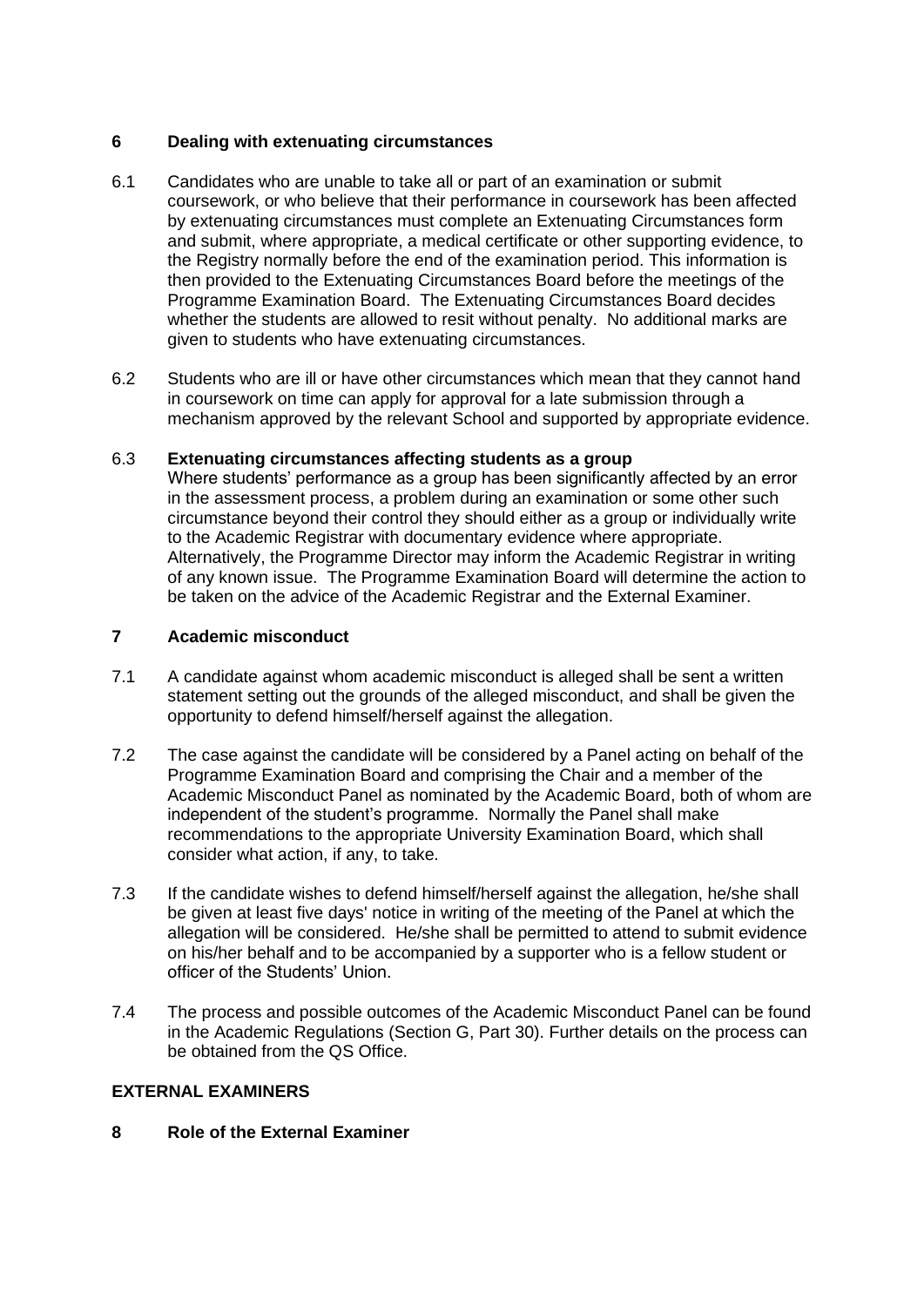8.1 The role of the External Examiner is to ensure the following three aspects of the University's provision:

> The maintenance and consistency of standards with respect to the individual module; The maintenance and comparability of standards with respect to the programme; The consistency and fairness of treatment afforded to students from year to year, including conduct of Programme Examination Boards.

- 8.2 The External Examiner is a full member of the Programme Examination Board.
- 8.3 External Examiners are entitled to receive and comment upon the assessment of all Levels 4 to 7 modules which are subject to external moderation. They are entitled to see all answer scripts and coursework although may receive a sample as agreed between the External Examiner and the Programme Director.
- 8.4 Each University Examination Board (i.e. institutional-level as opposed to programmelevel) has an External Examiner attached in order to monitor process and provide feedback. This External Examiner may be concurrently attached to a programme.
- 8.5 External Examiners should be provided with the relevant programme validation document, the University Academic Regulations, and the University Assessment Policy, to provide context for their duties.

#### **9 Approval of assessment**

- 9.1 External Examiners should receive and approve all draft examination papers and may consider draft coursework at the request of the Programme Team. Where there is more than one External Examiner for a programme, an External Examiner will usually receive only the papers for the modules for which they are responsible.
- 9.2 External Examiners have the right to be present at and to be involved in the conduct of any viva voce examination, presentations or performances.

#### **10 Sample of coursework and examination scripts for External Examining**

10.1 The size of the sample to be scrutinised with the External Examiner should be agreed with them in advance. External Examiners do have the right to access all examination scripts/coursework and some may prefer to do so immediately prior to the Programme Examination Board rather than having them sent to them for scrutiny in advance. Any sample should, however, contain those that have been double marked. The sample should contain a range from the top, middle and bottom and first class or distinction marks, fail marks and borderline pass/fail marks.

#### 10.2 **Scrutiny of the sample**

When looking at the sample, External Examiners do *not* act as a second marker. Their role is to ensure that the marking is consistent as follows:

If they consider that the marker has been too harsh, the marks for all students, not just the sample, should be scaled upwards; If they consider that the marking is too lenient, all marks should be moved down;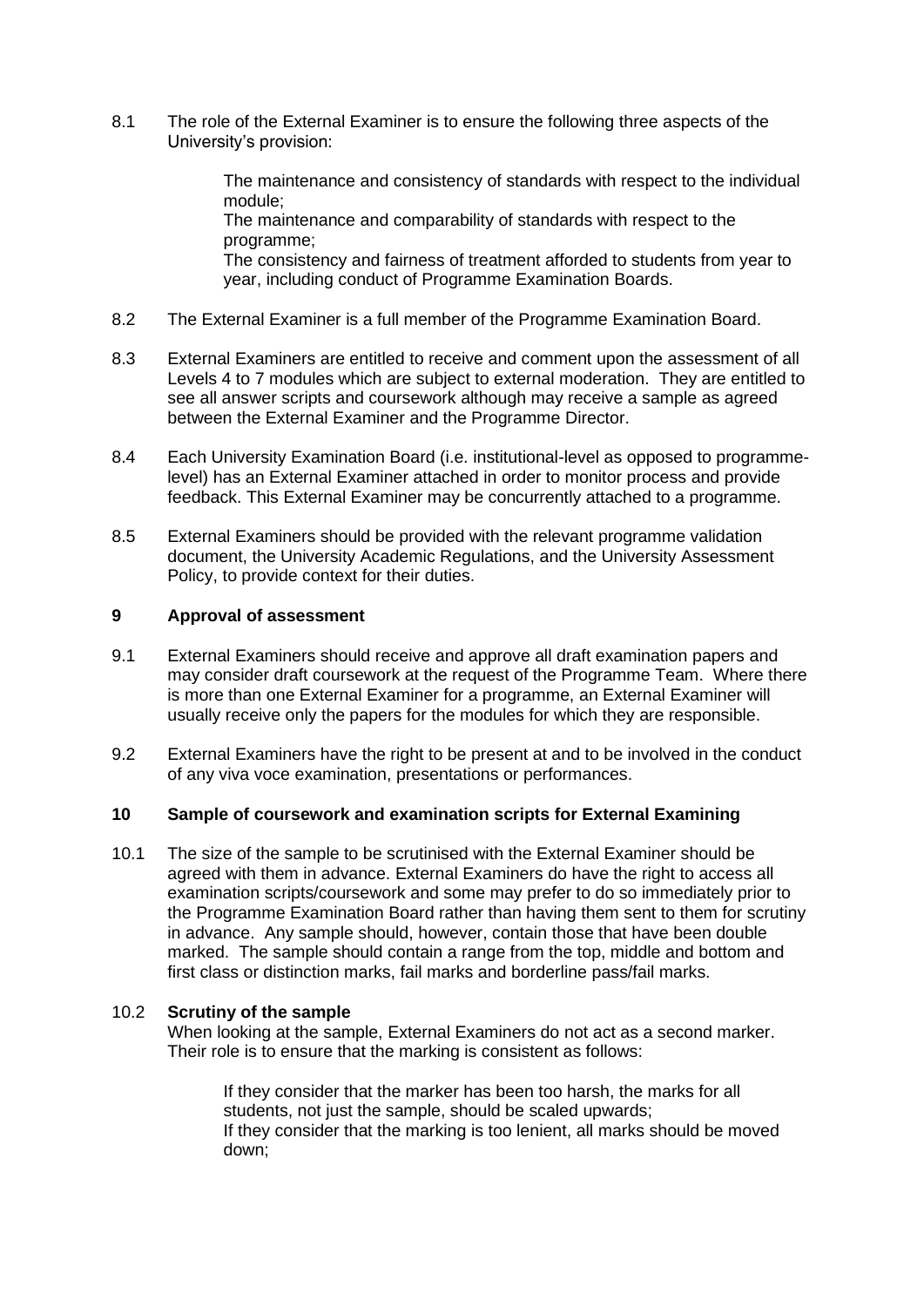If they consider that the marking is erratic, they should discuss how to rectify the situation with the Programme Director.

10.3 External Examiners should *not* make changes to the marks for individual students.

#### **11 Attendance at the Programme Examination Board**

- 11.1 External Examiners are full members of the Programme Examination Board and should be present at the meetings. If they are unable to attend they should submit their views in writing.
- 11.2 To show their approval of the proceedings, External Examiners should sign an approval form and the marksheets for the module(s) for which they are responsible. Regarding situations where agreement cannot be reached, please see section 14.4.

#### **12 Advice to the programme team**

The External Examiner has a role in the continued development of a programme by giving advice on an annual basis – for instance, as to where improvements may be made to the assessment and/or content of modules. Their approval is also important in supporting revalidations, and the introduction of new modules and programme/module changes which do not require revalidation. Any queries or issues raised by External Examiners, or suggestions/recommendations made by them, must receive a formal response by the Programme.

#### **PROGRAMME EXAMINATION BOARDS**

#### **Composition of the Programme Examination Board**

- 13.1 Each subject or programme of study which leads to or contributes to an award of St Mary's University has a Programme Examination Board. The Board comprises all academic staff in the programme, the Programme Director and the External Examiner(s). A secretary must be appointed and each programme also has an Examination Co-ordinator who is responsible for collating the marks and liaising with the Examinations Office. The attendance in person of at least one External Examiner is required where marks are ratified. Attendance is not required for the resit board.
- 13.2 The Programme Board is chaired by an experienced member of staff of the University who should normally be from a different School to that in which the subject/programme is located.
- 13.3 The quorum for the Programme Examination Board is 50% of members.

#### **Programme Examination Board meetings**

- 14.1 The Programme Examination Board is responsible for approving marks of all assessment of its sponsored modules including allowing resits for individual students.
- 14.2 Each Programme Examination Board makes recommendations to the appropriate University Examination Board on the following issues:

Termination recommendations for any student who has failed compulsory programme requirements and has no further right of resit;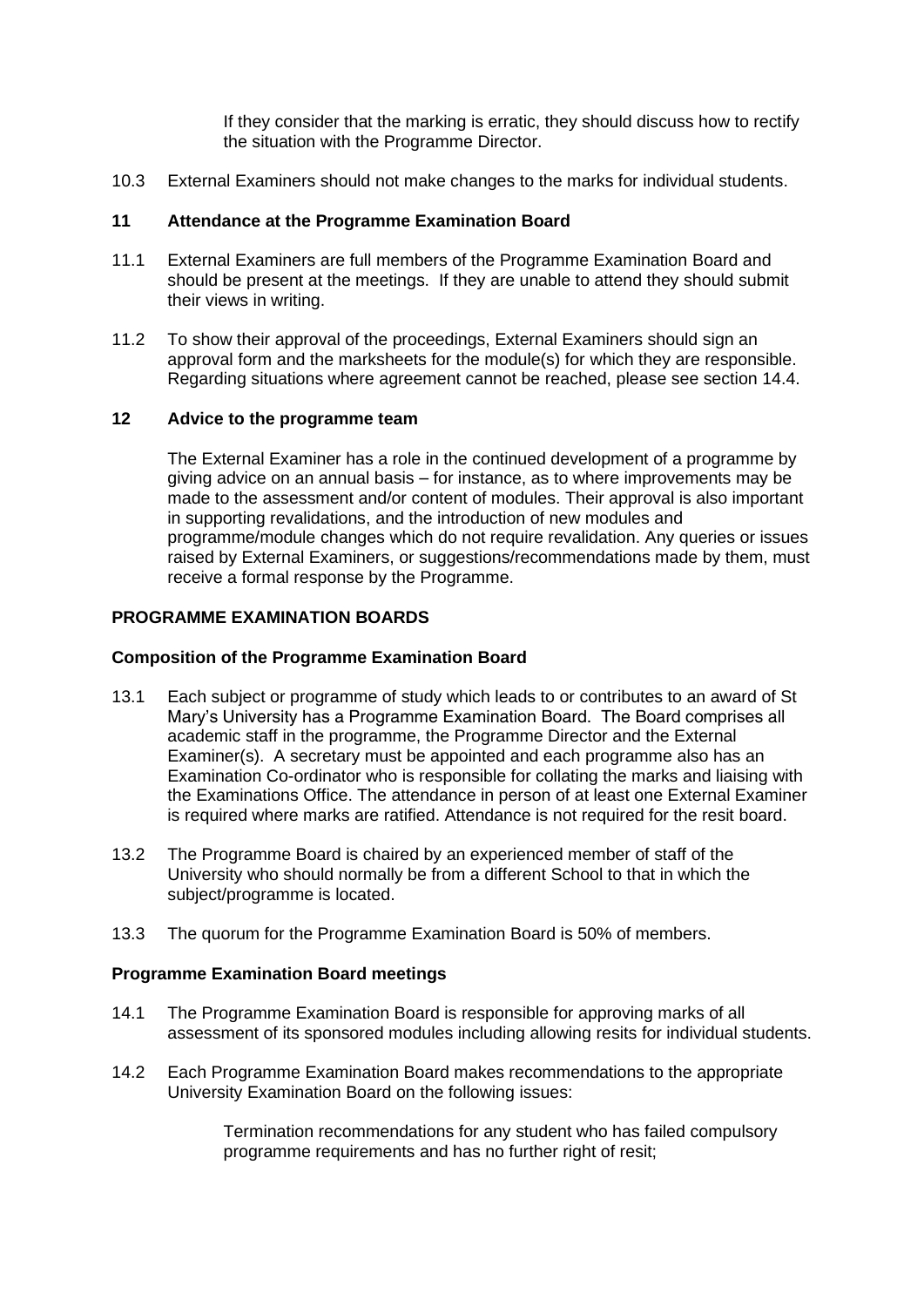Students who have as a group been disadvantaged through errors or some other circumstance beyond their control under Section G, Item 27 of the Academic Regulations. Any other recommendations about individual students that the Board deems appropriate.

- 14.3 A significant number of undergraduate students at St Mary's University undertake Joint Honours programmes and students on Single Honours programmes may take inter-disciplinary modules from other programmes. It is therefore not possible for any one Programme Examination Board to establish the degree classification for candidates (as the final mark on which the classification is based comes from more than one Examination Board). Honours classification is therefore undertaken at the appropriate University Examination Board (to each of which is attached an External Examiner who acts in an oversight role).
- 14.4 Programme Examination Boards should make every effort to reach a decision by consensus. If it proves necessary to vote on any matter, it shall be determined by majority; each member present shall have one vote and in the case of equality the chair shall have an additional casting vote. The views of the External Examiner(s) should carry particular weight in cases of dispute and External Examiners have the right to refuse to sign a mark sheet if they believe that a Board has made a wrong decision. If an External Examiner is unable to sign a mark sheet this shall be reported to the Academic Registrar and, if necessary, to the Chair of the University's Examination Boards.
- 14.5 For further information on Programme Examination Boards, please see Section G, Part 9 of the Academic Regulations.

#### **UNIVERSITY EXAMINATIONS BOARDS**

#### **15 Role and composition of the University Examinations Boards**

15.1 Decisions on the overall assessment of students are the responsibility of the appropriate University Examinations Board. The University Examination Boards will determine awards, approve Programme Examination Board recommendations for programme progression or programme termination as appropriate, and consider recommendations from Academic Misconduct Panels. The University Boards comprise a Chair or Deputy Chair appointed by the Principal, the University External Examiner and the Programme Directors of the constituent programmes. The quorum for the Board is 50% of eligible members. Programme Examination Co-ordinators, the Academic Registrar, the Examinations Officer and the Academic Secretary will normally be in attendance.

#### **16 University Undergraduate Examination Board**

16.1 The University Undergraduate Board meets three times a year: in February, June and July. The volume and nature of business will depend on the time of the year, as follows:

#### 16.2 June

This is the main University Board which approves degree classifications.

16.3 July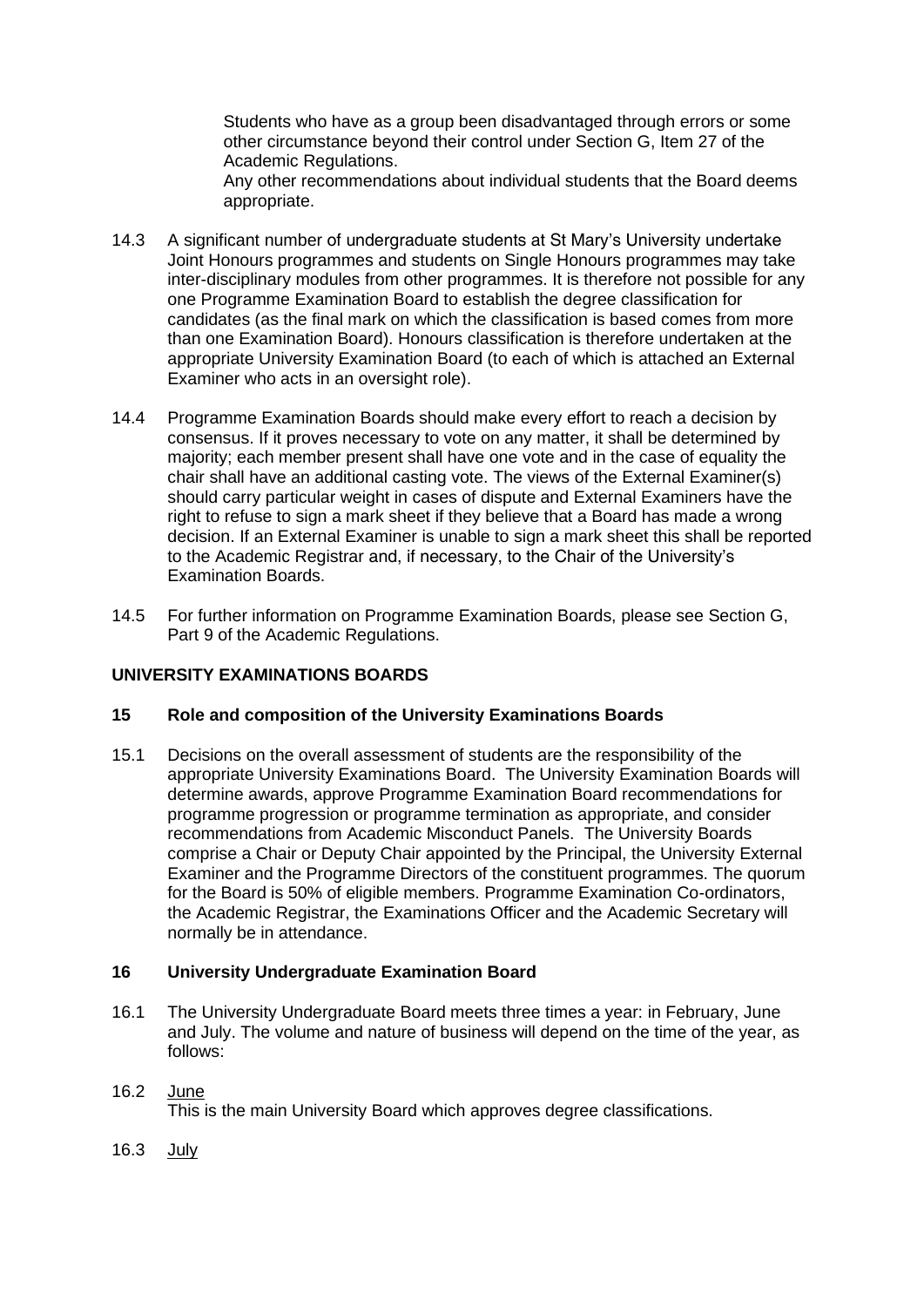This Board considers the results from the resits. It is the Board at which progression decisions are made for those students who have failed modules, and it approves recommendations for suspension and termination of programmes.

#### February

This board will only:

consider final awards for students who have completed the requirements for their degrees; review failure for students suspended the previous year; review failure for students who were allowed to progress with insufficient credit.

#### **17 University Foundation Degree Examination Board**

17.1 The Board meets twice a year: in July and December.

#### **18 University Postgraduate Examination Board**

18.1 There is normally one University Postgraduate Examination Board a year, although a second may be held in June/July if required.

#### **19 University PGCE Examination Board**

- 19.1 The Board meets twice a year: in July and December.
- 19.2 July

The Board receives the results for the award of the PGCE for successful full-time candidates, including the Primary Catholic Partnership SCITT.

#### 19.3 December

The Board receives the results for the award of the PGCE for successful part-time Primary candidates and full-time students resitting from the previous academic year.

#### **20 Informing students of results**

- 20.1 Undergraduate students: the majority of students will receive their marks at the start of the second semester. The marks will have been ratified by the Programme Examination Board. For second semester and resit results students will be informed of the ratified results as soon as possible after the University Examination Board.
- 20.2 PGCE students receive their results at the end of the second semester as soon as possible after the University Examination Board.
- 20.3 Postgraduate students receive their results after the University Postgraduate Examination Board at the end of November.

For full details on the procedures and consequences of non-submission of work, module failure, resitting, penalisation of marks, internal module compensation, extenuating circumstances, academic misconduct and programme termination, please see Section G, Parts 14-32 of the Academic Regulations.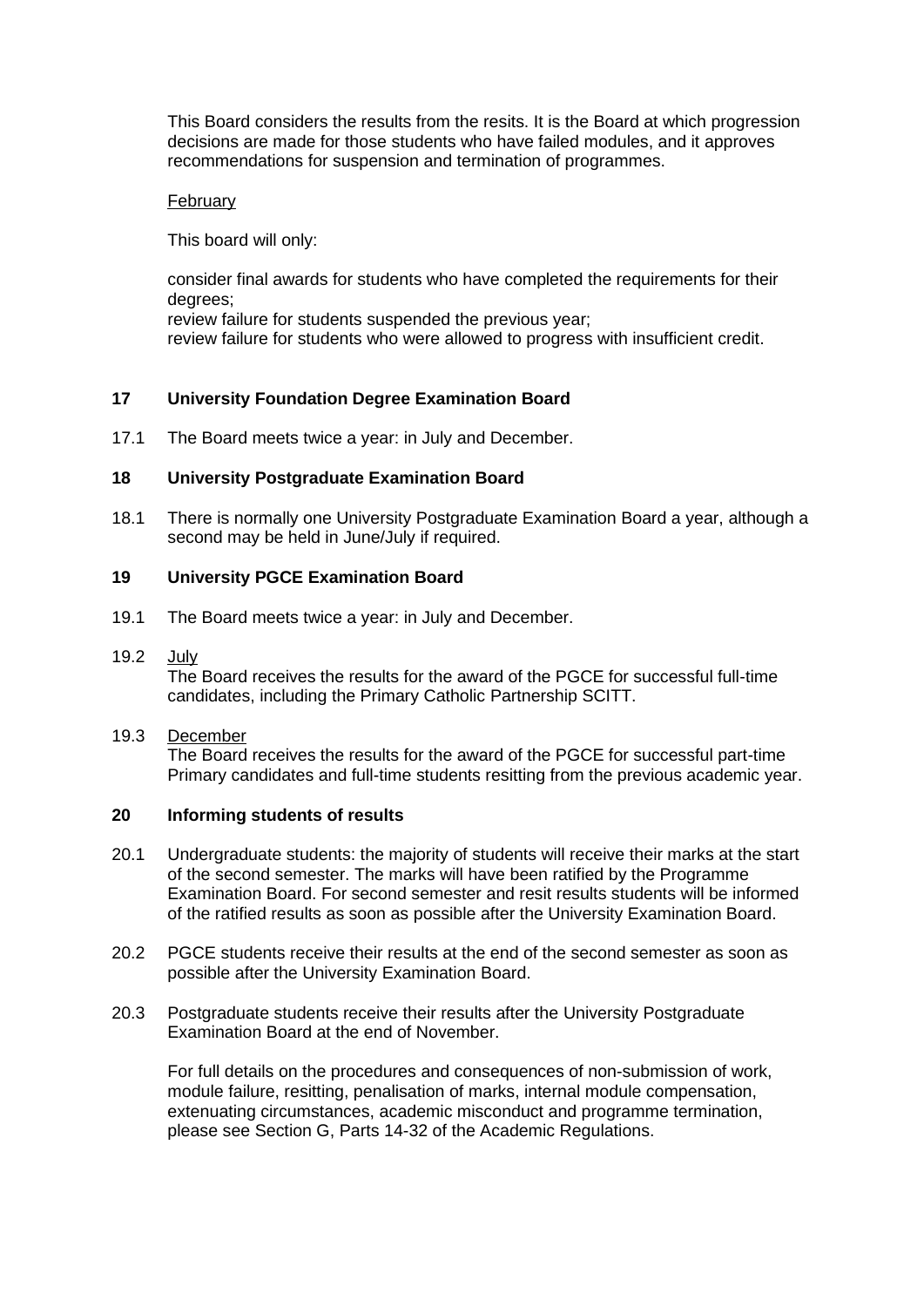#### **GENERAL ADMINISTRATION FOR EXTERNAL EXAMINERS**

The following section offers information on the role of the External Examiner at St Mary's University. External Examiner nominations are put forward by the Programme Team and approved by the Teaching and Learning Quality and Enhancement Committee (TLQE), for a maximum period of four years.

#### **21 Guidelines for External Examiners**

21.1 All External Examiners receive these *Guidelines for External Examiners* on appointment. This document, as well as other documentation relevant to the post of External Examiner, are available on the University website at https://www.stmarys.ac.uk/about/external-examiners/appointment-and-guidance.aspx

The password for accessing these guidelines and other documentation is: "externalexaminer"

Copies of these documents are also available on request from:

Quality & Standards Office St Mary's University Waldegrave Road Twickenham, TW1 4SX [qateam@stmarys.ac.uk](mailto:qateam@stmarys.ac.uk)

#### **21.2 Letter of Appointment**

The letter of appointment will detail the following:

The programme(s) of study and/or module(s) for the appointment; The period of appointment and the starting date; The annual fee and the position with regard to the deduction of tax; The requirements of the annual written report, to be submitted to the Quality and Standards Office.

- 21.3 On appointment, External Examiners will also be sent a **Starter Information Form**, which must be returned to the QS Office. The details provided on the form will enable External Examiners to be paid through the University's payroll system. In signing and returning the Starter Information Form, the External Examiner is agreeing to the terms of the appointment as outlined in the appointment letter and the *Guidelines for Examiners.*
- 21.4 Each External Examiner, prior to commencement of their tenure as part of the appointment process is required to evidence eligibility to work in the UK. Instructions in how to submit this evidence will be detailed in the appointment email and instructions.

#### **22 Programme Specific Information**

22.1 More detailed information, including the programme handbook and validation document, will be provided direct to the External Examiner by the Programme Team.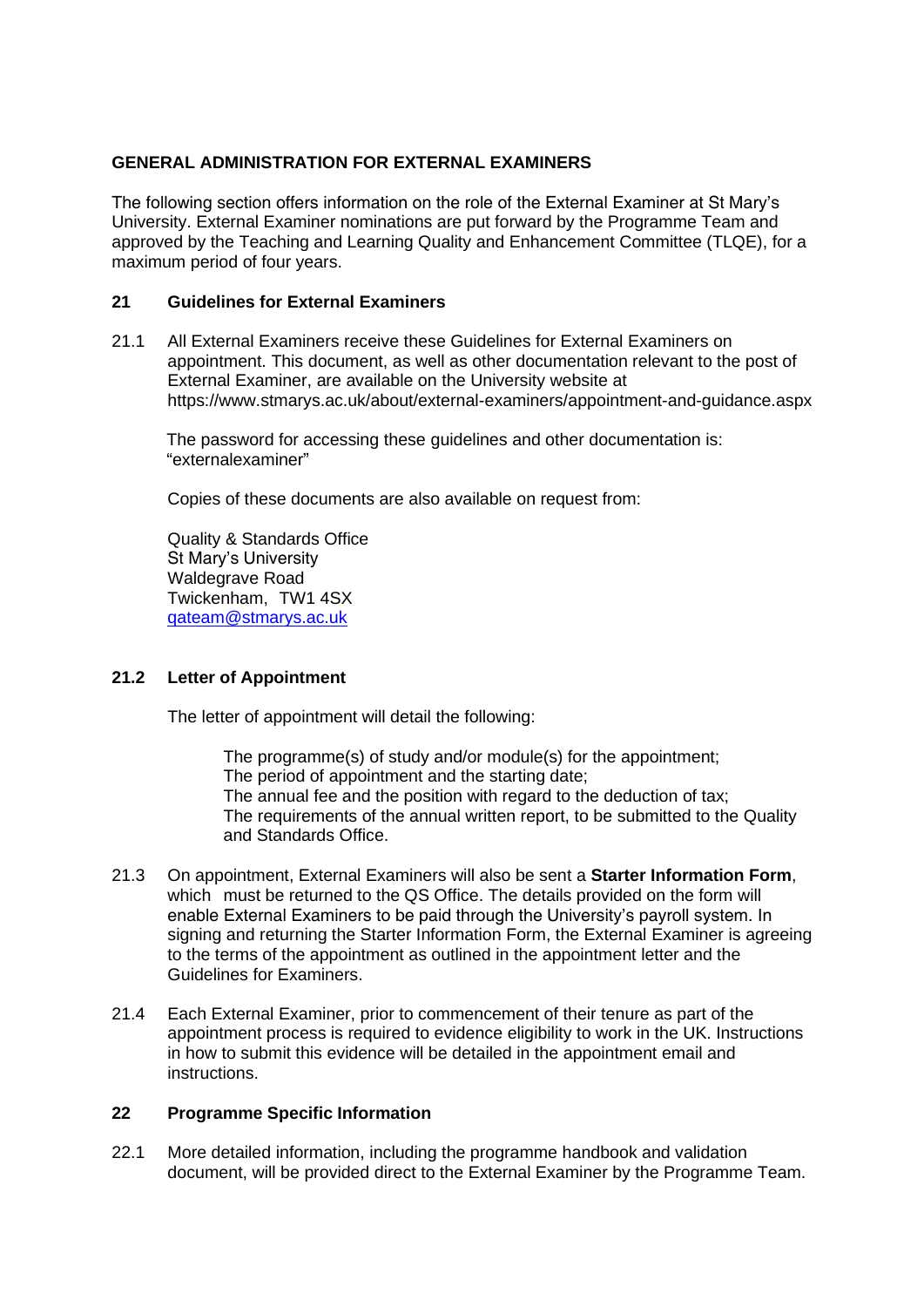**It is also vital that the External Examiner is given the dates of all relevant exam board meetings and any others visits they are expected to make**. If an External Examiner does not receive the above information on request from the Programme they should contact the QS Office. External Examiners are urged to book travel well in advance, on receipt of the relevant dates, in order to minimise costs as fares will usually rise significantly close to the date of travel.

#### **23 Advice**

23.1 Advice regarding examination procedures, the appointment of External Examiners, etc should be sought from the Quality and Standards Office at [qateam@stmarys.ac.uk.](mailto:qateam@stmarys.ac.uk)

#### **24 Visiting the University**

24.1 External Examiners will generally find it useful to visit the University during their first year, in advance of the assessments which they are being asked to moderate. They may wish to meet staff and students, to discuss the programme(s) and/or modules in question to understand better the School and/or programme strategies for both teaching and learning and assessment. Such visits should be arranged directly with the relevant Programme Director.

#### **25 Nomination and Appointment Procedures**

25.1 In line with the QAA code of practice, the University has defined policies and regulations governing the appointment of External Examiners, and premature termination of their contract. Full details of the nomination procedures can be found in the Quality Assurance and Enhancement Handbook, of which these guidelines form an appendix. The statement of eligibility and nomination forms are available from the Quality and Standards Office.

#### **26 External Examiners' reports**

26.1 Annual written reports from External Examiners are an important feature of the University's quality assurance procedures. For all programmes, both undergraduate and postgraduate, the report is required after the meeting of the Programme Examination Board, held at the end of the second semester/academic year. Reports should be submitted annually by deadlines specified by the Quality and Standards Office, within three weeks of the final meeting of the Programme Examination Board.

The prescribed report form may be downloaded through the website and password stipulated above under point 21.1 of these guidelines.

The completed report forms should be sent to the QS Office. The reports are read by the Academic Registrar and the Pro Vice Chancellor responsible for quality assurance and enhancement, and are forwarded to the relevant Associate Deans Student Experience and Programme Directors.

- 26.2 The report forms an appendix to the annual monitoring report (Programme Review). The programme is required to show in their statement how they are addressing any issues raised in the report.
- 26.3 External Examiners' reports form part of revalidation documents and may be viewed by QAA reviewers and OFSTED inspectors. All reports must be made accessible to